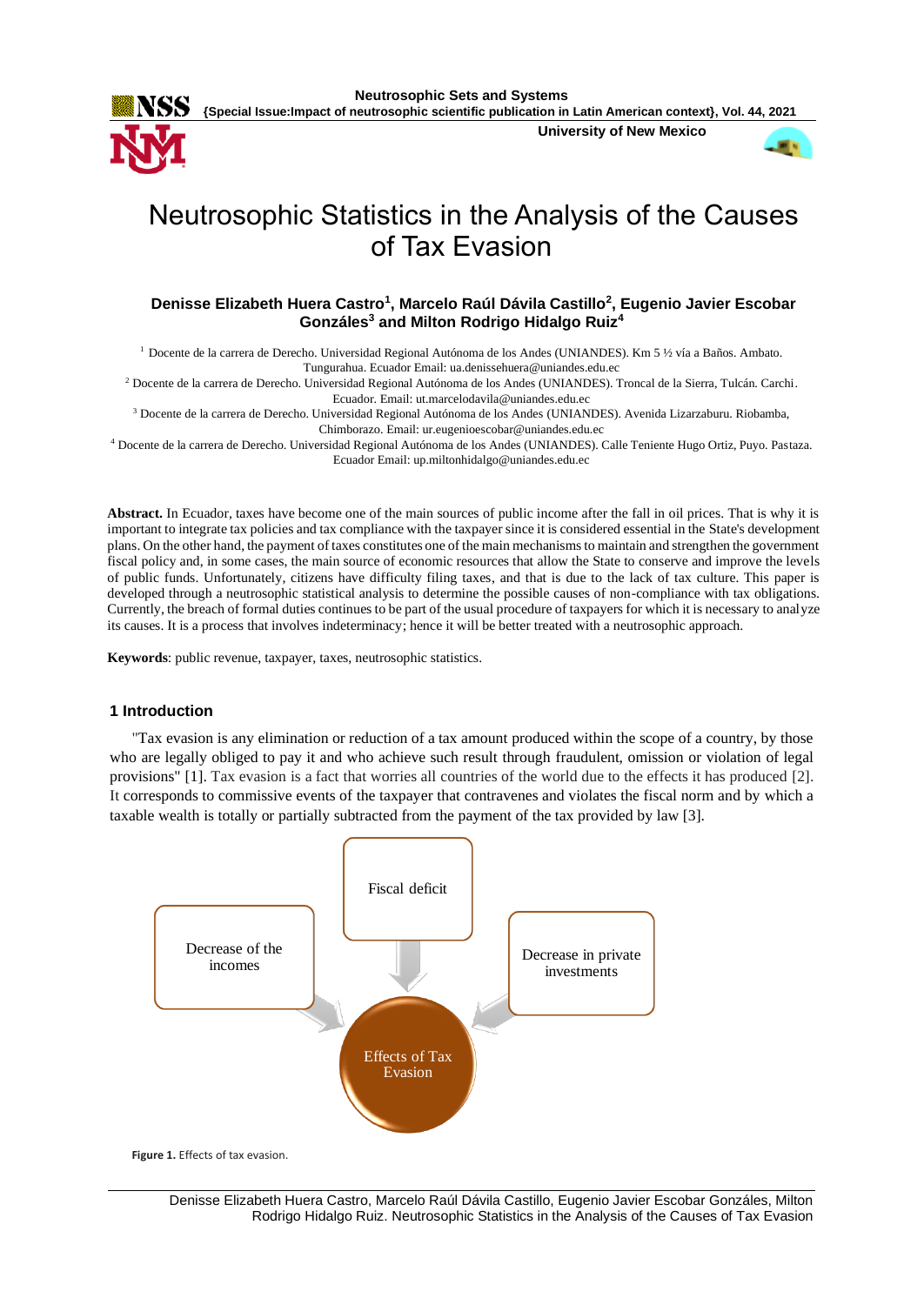Taxes are incomes that the State and other public sector entities receive from taxpayers in the form of taxes, fees, special contributions to finance public services, and the execution of programs that help sustain the country's welfare state [\[4\]](#page-7-3). These taxes generate greater strengthening of public services, which is why their collection is essential because this satisfies the basic needs of society.

To demonstrate the main causes and their impact on the development of the Ecuadorian economy, The Tax Administration has been directed with a coercive approach, but both theory and numerous studies have shown that it is important to consider the taxpayer's perception of the fairness of the tax system, as well as its morality [\[5\]](#page-7-4).

[\[6\]](#page-7-5) indicates that "tax evasion or fiscal evasion is an illegal act that consists of hiding assets or income to pay fewer taxes, and nowadays there are many ways used by taxpayers to evade taxes; in fact, some are very well elaborated, sophisticated, and others, on the other hand, surprise for their simplicity, for how simple and effective they are, but it is not easy to know them all.

Tax policy promotes redistribution and stimulates employment, the production of goods and services, and responsible ecological, social, and economic behaviors" [\[7\]](#page-7-6). For this reason, it is necessary to make theoretical contributions to support state policy. At present, it is important to generate a reference framework for tax education, since the commitment depends on it, in such a way that in the social structure it complies with each of the redistribution principles [\[8\]](#page-7-7).

Ecuador needs to continue applying increasingly efficient tax policies, which discourage tax evasion, by taxpayers, through the implementation of different mechanisms of coercion, education and culturalization, since ignorance of tax obligations does not exempt the taxpayer from responsibilities [\[9-11\]](#page-7-8).



**Figure 2.** Support mechanisms to increase the tax culture.

The person who simulates, hides, omits, falsifies, or deceives in the determination of the tax obligation, to stop paying the taxes in whole or in part, will be punished with a custodial sentence of 1 to 10 years, depending on the type of tax fraud committed [\[12\]](#page-7-9) and to detect the evader, the decision is left to the taxpayer as well as the probability of being detected and captured; the taxpayer intuits the control carried out by the collecting entity and the handling of incomplete and imperfect information to decide to fall into tax evasion [\[13\]](#page-7-10).

Despite the efforts made by the Internal Revenue Service (IRS) to strengthen controls to reduce the level of evasion and to enhance the processes aimed at increasing collection, such objectives have not yet been achieved [\[13,](#page-7-10) [14\]](#page-7-11).

There will always be tax evasion and the non-compliance with the tax payment means that the country stops moving forward to achieve the millennium goals such as: minimize extreme hunger and unemployment, achieve schooling for children, reduce infant mortality, improve the health of the dispossessed, fight disease and ensure the conservation of the environment [\[5,](#page-7-4) [15\]](#page-7-12).

This study defines the problem situation as non-compliance with the tax payment for the analysis of tax evasion. From this, the main objective is to analyze the causes of tax evasion and the specific objectives are:

- ➢ Determine the causes that influence non-compliance with the tax payment
- ➢ Carry out the measurement and modeling of the variable
- ➢ Project viable alternatives based on the strategy



**Figure 3.** Development of the study of non-compliance with the tax payment.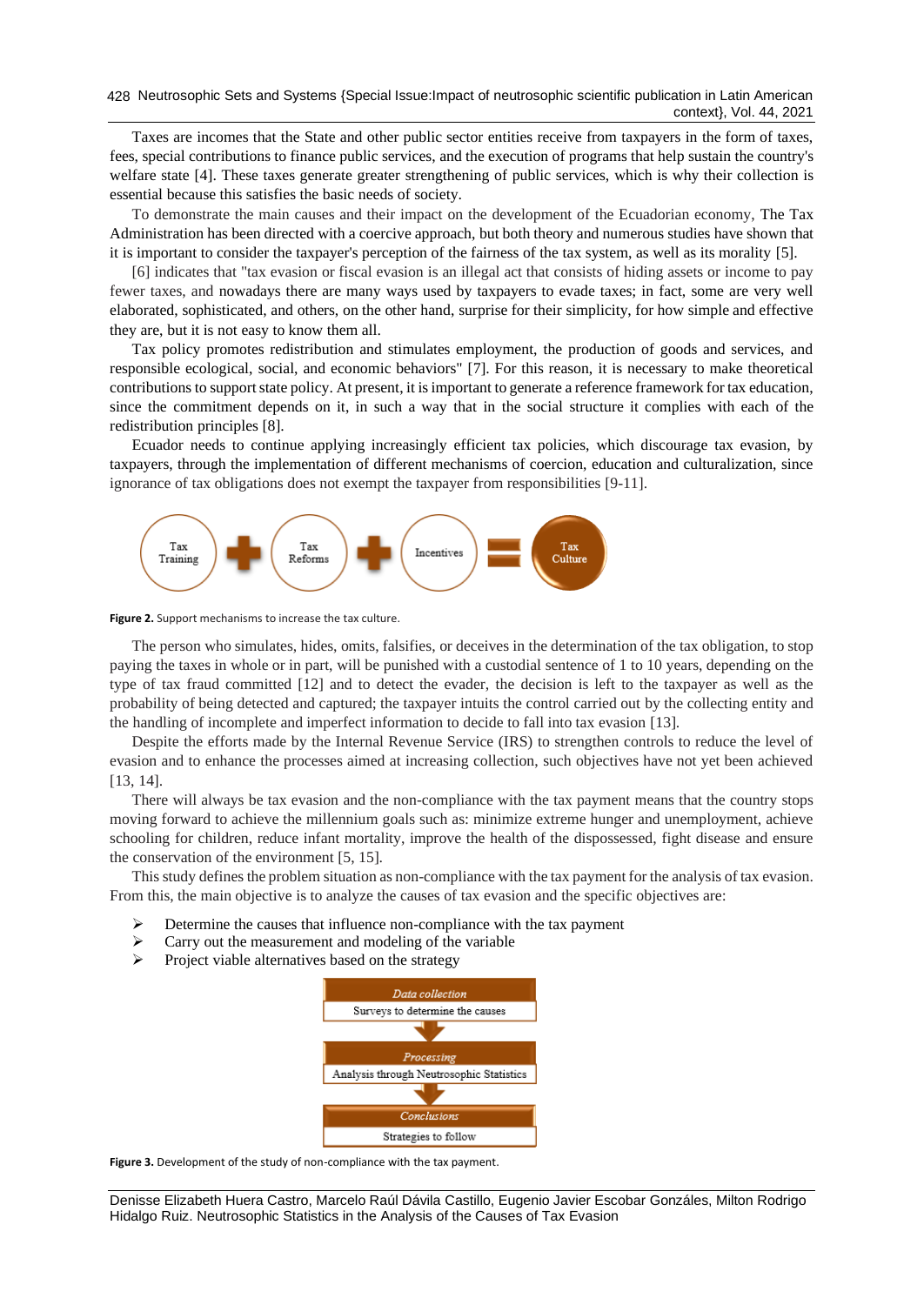Neutrosophic Sets and Systems {Special Issue:Impact of neutrosophic scientific publication in Latin American 429 context}, Vol. 44, 2021

#### **2 Materials and methods**

Whereas Classical Statistics deals with determinate data and determinate inference methods, Neutrosophic Statistics deals with indeterminate data. That is, data that has some degree of indeterminacy (unclear, vague, partially unknown, contradictory, incomplete, etc.), and from indeterminate inference methods that also contain degrees of indeterminacy (for example, instead of arguments and crisp values for probability distributions, graphs, diagrams, algorithms, functions, etc. inaccurate or ambiguous arguments and values may be present) [\[16-22\]](#page-7-13).

Neutrosophic Statistics was founded by Prof. Dr. Florentin Smarandache [\[23\]](#page-8-0), from the University of New Mexico, United States, in 1998, who developed it in 2014 by introducing the Neutrosophic Descriptive Statistics (NDS). Later, Prof. Dr. Muhammad Aslam from King Abdulaziz University, Saudi Arabia, founded in 2018 the Neutrosophic Inferential Statistics (NIS), the Neutrosophic Applied Statistics (NAS), and the Neutrosophic Statistical Quality Control (NSQC).

The Neutrosophic Statistics is also a generalization of the Interval Statistics, due, among other things, to the fact that while the Interval Statistics is based on the Interval Analysis, the Neutrosophic Statistics is based on the Analysis of Sets (understanding by such all set types, not just intervals).

If all the data and inference methods are determined, then the Neutrosophic Statistics coincide with Classical Statistics. As the world has more indeterminate data than determined, neutrosophic statistical procedures are more needed than classical ones.

Neutrosophic Numbers of form  $N = a + bI$  have been defined by WB Vasantha Kandasamy and F. Smarandache in 2003 [\[24\]](#page-8-1), and were interpreted as "a" is the determinate part of the number N, and "bI" as the indeterminate part of the number N by F. Smarandache in 2014 [\[16\]](#page-7-13). Neutrosophic probabilities and statistics[\[25\]](#page-8-2), are a generalization of classical and imprecise probabilities and statistics. The Neutrosophic Probability of an event E is the joint probability that event E occurs, the probability that event E does not occur, and the probability of not knowing whether event E occurs or not [\[26\]](#page-8-3). The function that models the neutrosophic probability of a random variable x is called the neutrosophic distribution:

$$
NP(x) = (T(x), I(x), F(x)),
$$

T (x) represents the probability that the value x occurs, F (x) the probability that the value x does not occur, and  $I(x)$  the indeterminate/unknown probability of the value x.

### **3 Results**

## **Data collection**

A Neutrosophic Frequency Distribution is a table showing absolute and relative frequencies, partial or total indeterminacies. Indeterminacies mainly occur due to imprecise, unknown or incomplete data related to absolute frequencies. The relative frequencies then become imprecise, incomplete or may even become unknown, an example of this is the following distribution of neutrosophic frequencies associated with the analysis of the causes of tax evasion.

| Nr           | <b>Cause</b>             | Neutrosophic absolute | <b>Neutrosophic relative</b> |
|--------------|--------------------------|-----------------------|------------------------------|
|              |                          | frequency             | frequency                    |
|              | Unawareness              | 15                    | [0.179, 0.214]               |
| $\mathbf{2}$ | Trust third parties.     | [20, 30]              | [0.238, 0.429]               |
| 3            | Lack of liquidity        | 25                    | [0.298, 0.357]               |
| 4            | Loss of<br>documentation | [10.14]               | [0.119, 0.2]                 |
|              |                          | [70.84]               | [0.833, 1.2]                 |

#### **Table 1.** Causes of tax evasion.

As can be seen, for the cases of Unawareness and Lack of liquidity, the number of individuals who present this cause of non-payment of taxes is known precisely (15 and 25 times, respectively). However, it is not possible to specify the number of times that the causes have been observed to be Trusting third parties and Loss of documentation.

From the table, we can see that, for the case of 2, this has happened between 20 and 30 times, but the exact information is not available, the same for the figure of Loss of documentation. This indicates the existence of indeterminacies related to frequencies. The last column reveals the neutrosophic relative frequencies associated with each event.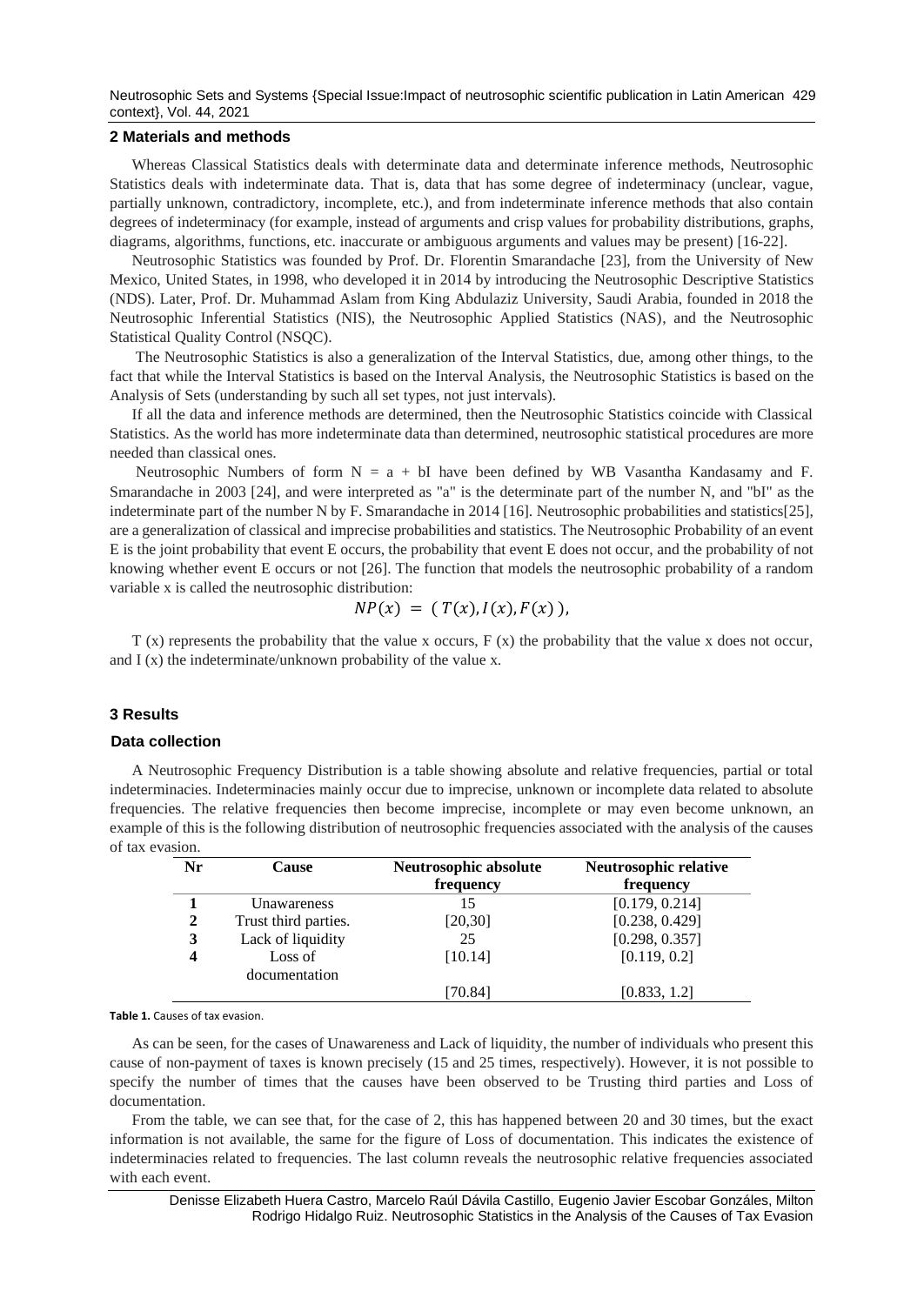As there is imprecise information, it is necessary to calculate the extremes (min and max) of the absolute or estimated frequencies.

$$
min_{fn} = 15 + 20 + 25 + 10 = 70
$$

$$
max_{fn} = 15 + 30 + 25 + 24 = 84
$$

Subsequently, to calculate the relative frequencies, the minimum and maximum values of these must be calculated for each of the results tabulated as individuals who report that cause of non-compliance. For this, the following formula will be applied:

$$
min_{f n r i} = \frac{min_{f n i}}{max_{f n}},
$$
 and

$$
max_{f n r i} = \frac{max_{f n i}}{min_{f n}}
$$

In the case of frequencies that do not present indeterminacy, it is true that:

$$
min_{fni} = max_{fni} = fni
$$

Therefore:

$$
min_{fnr0} = \frac{min_{fn0}}{max_{fn}} = \frac{15}{84} = 0.179
$$

$$
max_{fnr0} = \frac{max_{fn0}}{min_{fn}} = \frac{15}{70} = 0.214
$$

$$
min_{fnr15} = \frac{min_{fnr15}}{max_{fnr}} = \frac{20}{84} = 0.238
$$

$$
max_{fnr15} = \frac{max_{fnr15}}{min_{fnr}} = \frac{30}{70} = 0.429
$$

$$
min_{fnr20} = \frac{min_{fn20}}{max_{fn}} = \frac{25}{84} = 0.298
$$

$$
max_{fnr20} = \frac{max_{fnr15}}{min_{fnr}} = \frac{25}{70} = 0.357
$$

$$
min_{fnr30} = \frac{min_{fn20}}{max_{fn}} = \frac{10}{84} = 0.119
$$

and

$$
max_{fnr30} = \frac{max_{fnr15}}{min_{fnr}} = \frac{14}{70} = 0.2
$$

The value of the accumulated neutrosophic relative frequency was then obtained through the sum of the reported neutrosophic relative frequencies.

 $Frna = [0.179, 0.214] + [0.238, 0.429] + [0.298, 0.357] + [0.119, 0.2] = [0.833, 1.2]$ 

Denisse Elizabeth Huera Castro, Marcelo Raúl Dávila Castillo, Eugenio Javier Escobar Gonzáles, Milton Rodrigo Hidalgo Ruiz. Neutrosophic Statistics in the Analysis of the Causes of Tax Evasion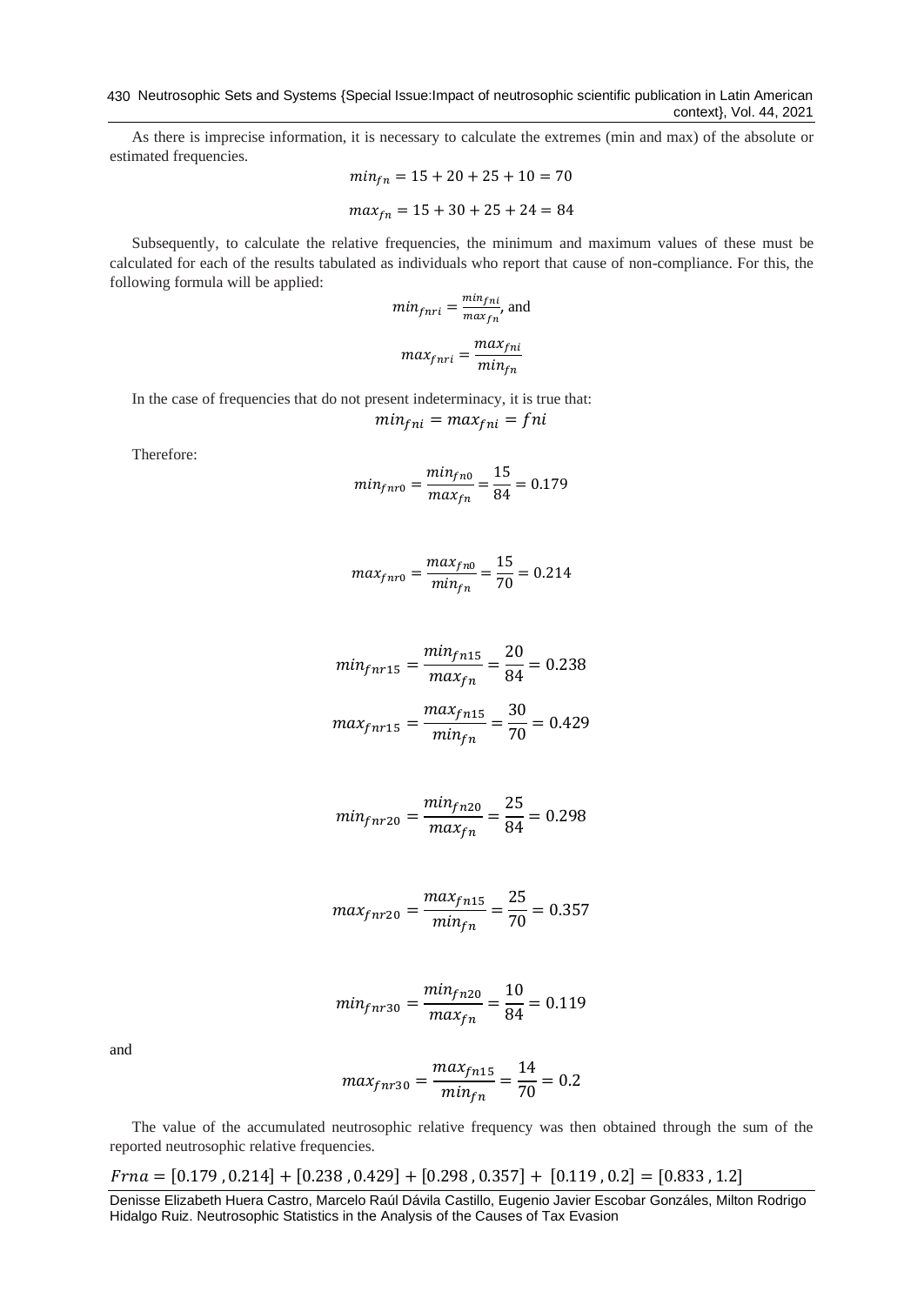Neutrosophic Sets and Systems {Special Issue:Impact of neutrosophic scientific publication in Latin American 431 context}, Vol. 44, 2021

## **Neutrosophic statistical analysis**

To visually show the neutrosophic absolute frequencies, different types of graphs can be used, which must contain and differentiate the determined and the indeterminate part of the analyzed data.

The frequency of recording the causes of non-compliance can be represented by a column chart as shown in the figure.



**Figure 4.** Neutrosophic column chart.

It can be seen that the frequencies related to causes 2 and 3 are indeterminate with indeterminacy values of 10 and 4, respectively.

## **Chapter conclusion**

In this case, 15 specialists are selected from the neutrosophic sample and the possible causes of tax evasion are analyzed and modeled using a neutrosophic cognitive map. Indeterminacy is expressed with the question mark (?). The identified causes are:

| <b>Node</b>    | <b>Cause</b>          |
|----------------|-----------------------|
| N1             | Unawareness           |
| N2             | Trust third parties.  |
| N <sub>3</sub> | Lack of liquidity     |
| N4             | Loss of Documentation |

**Table 2.** Causes and nodes identified

"N0" represents on the map the causes of tax evasion



**Figure 5.** NCM graphic representation of the causes of non-payment.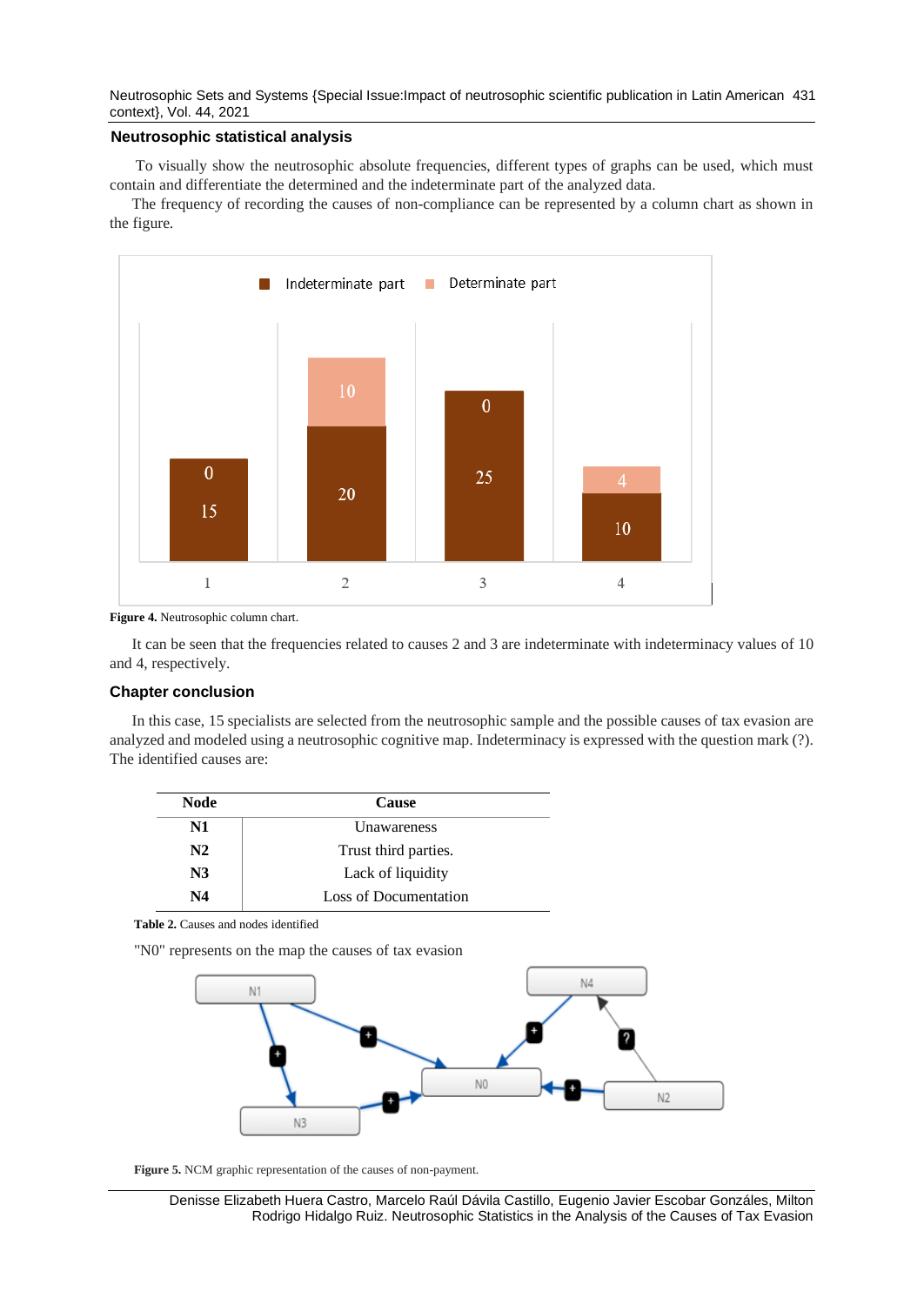|    | NΟ   | N <sub>1</sub> | N2   | N3 | N4 |
|----|------|----------------|------|----|----|
| N0 | O    | ŋ              | 0    | O  | O  |
| Ν1 | 0.75 | 0              | 0.25 | 0  | O  |
| N2 | 0.5  | 0              | Ω    | 0  |    |
| N3 | 0.75 | O              | 0    | ი  | O  |
| Ν4 | 0.25 | O              | O    |    | O  |

**Table 3.** Neutrosophic adjacency matrix

The nodes are subsequently classified. The following measures are used in the proposed model based on the absolute values of the adjacency matrix.

• Outdegree  $od(v_i)$  is the sum of the rows in the neutrosophic adjacency matrix. It reflects the strength of the relations  $(c_{ii})$  salient of the variable.

$$
od(v_i) = \sum_{i=1}^{N} c_{ij}
$$
 (1)

• Indegree is the sum of the columns that Reflects the Strength of the salient relations  $(c_{ii})$  of the variable.  $\boldsymbol{N}$ (2)

$$
id(v_i) = \sum_{i=1} c_{ji}
$$

• Total centrality (total degree), is the sum of the indegree and the outdegree of the variable.  $td(v_i) = od(v_i) + id(v_i)$  (3)

The measures of centralities are calculated. Outdegree and Indegree measurements are presented in Table 4.

| Node           |                | Outdegree | Indegree |
|----------------|----------------|-----------|----------|
| N <sub>0</sub> |                | 0         | 2.25     |
|                | Νl             |           | $\theta$ |
|                | N <sub>2</sub> | $0.5 + I$ | 0.25     |
|                | N <sub>3</sub> | 0.75      | 0        |
|                | N4             | 0.25      |          |

**Table 4.** Centrality measures

The nodes are classified according to the following rules:

- **The Transmitting variables:** They have positive or indeterminate outdegree and zero indegree.
- The receiving variables: They have an indeterminate or positive indegree and zero outdegree.
- **The ordinary variables:** They have a degree of indegree and outdegree other than zero.

The nodes are classified below:

In this case, nodes P1, E1, and T2 are transmitters, S1 is a receiver, and T1 is ordinary.

|                | <b>Transmitter</b> | Receiver | Ordinary |
|----------------|--------------------|----------|----------|
| $N\!0$         |                    |          |          |
| Νl             | X                  |          |          |
| N <sub>2</sub> |                    |          |          |
| N <sub>3</sub> | X                  |          |          |
| N4             |                    |          |          |

**Table 5.** Classification of nodes

The total grade was calculated (Equation 5.3). The results are shown in Table 6.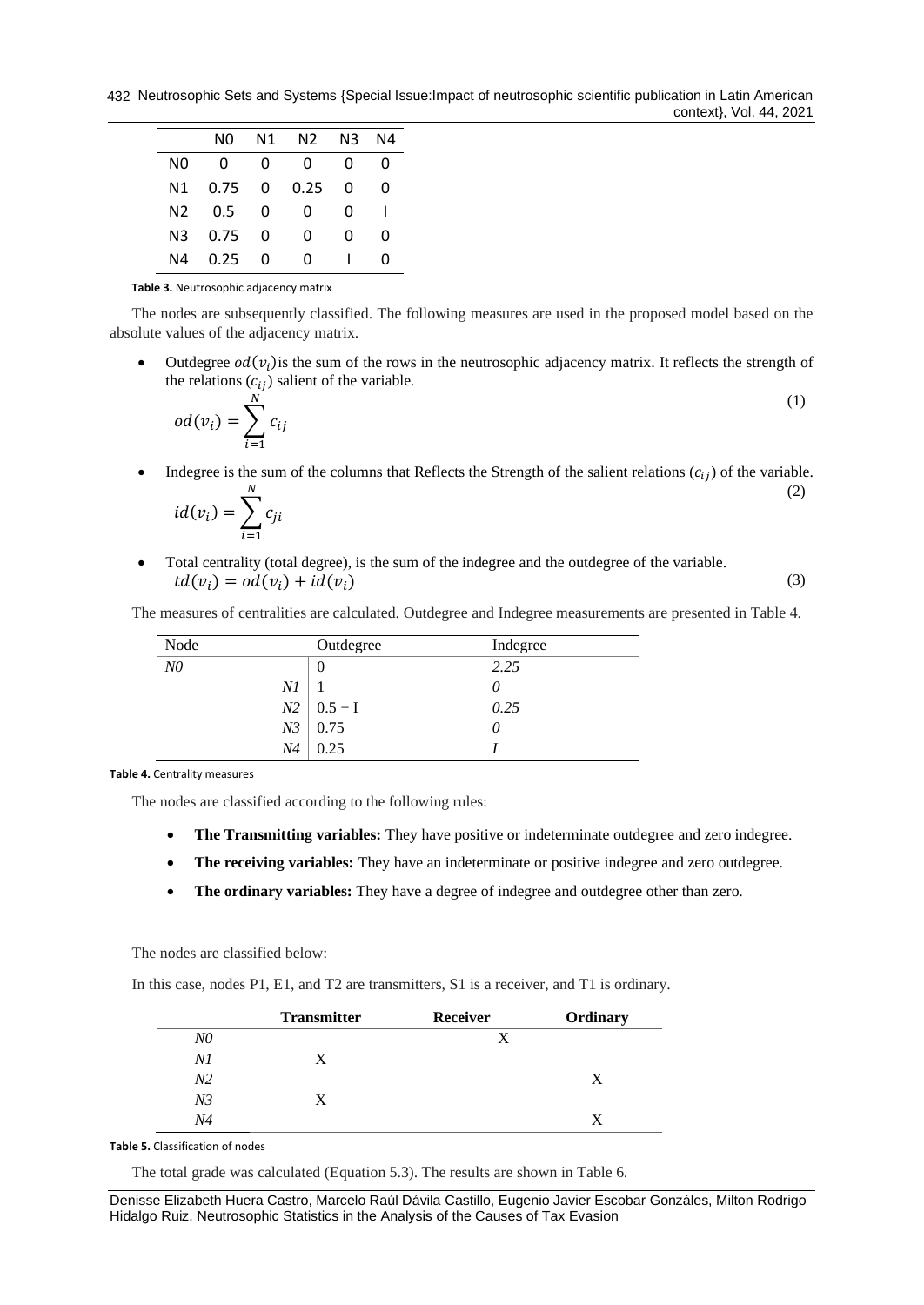Neutrosophic Sets and Systems {Special Issue:Impact of neutrosophic scientific publication in Latin American 433 context}, Vol. 44, 2021

|                | td         |
|----------------|------------|
| N0             | 2.25       |
| N1             | 1          |
| N <sub>2</sub> | $0.75 + I$ |
| N <sub>3</sub> | 0.75       |
| N4             | $0.25 + I$ |

**Table 6.** Total degree

Static analysis in NCM initially results in neutrosophic numbers of the form  $(a + bI)$ , where I = indeterminacy). That is why a neutralization process is required, as proposed by Salmerón and Smarandache. I ∈ [0, 1] is replaced by its maximum and minimum values.

| N0             | 2.25         |
|----------------|--------------|
| N1             |              |
| N <sub>2</sub> | [0.75, 1.75] |
| N <sub>3</sub> | 0.75         |
| N4             | [0.25, 1.25] |

**Table 7.** De-neutrosophication of centrality values

The total grade was calculated (Equation 5.4). Finally, we work with the average of the extreme values to obtain a single value:

$$
\lambda([a_1, a_2]) = \frac{a_1 + a_2}{2} \tag{4}
$$

Then,

$$
A \succ B \Leftrightarrow \frac{a_1 + a_2}{2} > \frac{b_1 + b_2}{2} \tag{5}
$$

The results are shown in Table 8.

|                | Тd              |
|----------------|-----------------|
| N0             | 2.25            |
| N1             | 1               |
|                | $N2 \quad 1.25$ |
| N <sub>3</sub> | 0.75            |
| N4             | 0.75            |

**Table 8.** Centrality using the mean of the extreme values

The order obtained is:  $N_0 > N_2 > N_1 > N_3 \sim N_4$ . where the nodes *Trusting on third parties* and *Unawareness* are the main factors.

#### **Strategies to consider**

The Tax Administration should minimize the adverse effects of trusting third parties and ignorance, such as the main nodes that activate the neutrosophic network in non-compliance with the tax payment. Therefore, the strategy to consider will be: the tax policy should be aimed at improving the perception that taxpayers have about the fulfillment of their tax obligations, through the expansion of the sanctioning part of the current tax legal framework, the increase in tax rates penalization for tax non-compliance, optimization of information systems and increase in educational campaigns, to make taxpayers understand that for the development of a country the commitment of all its citizens is necessary.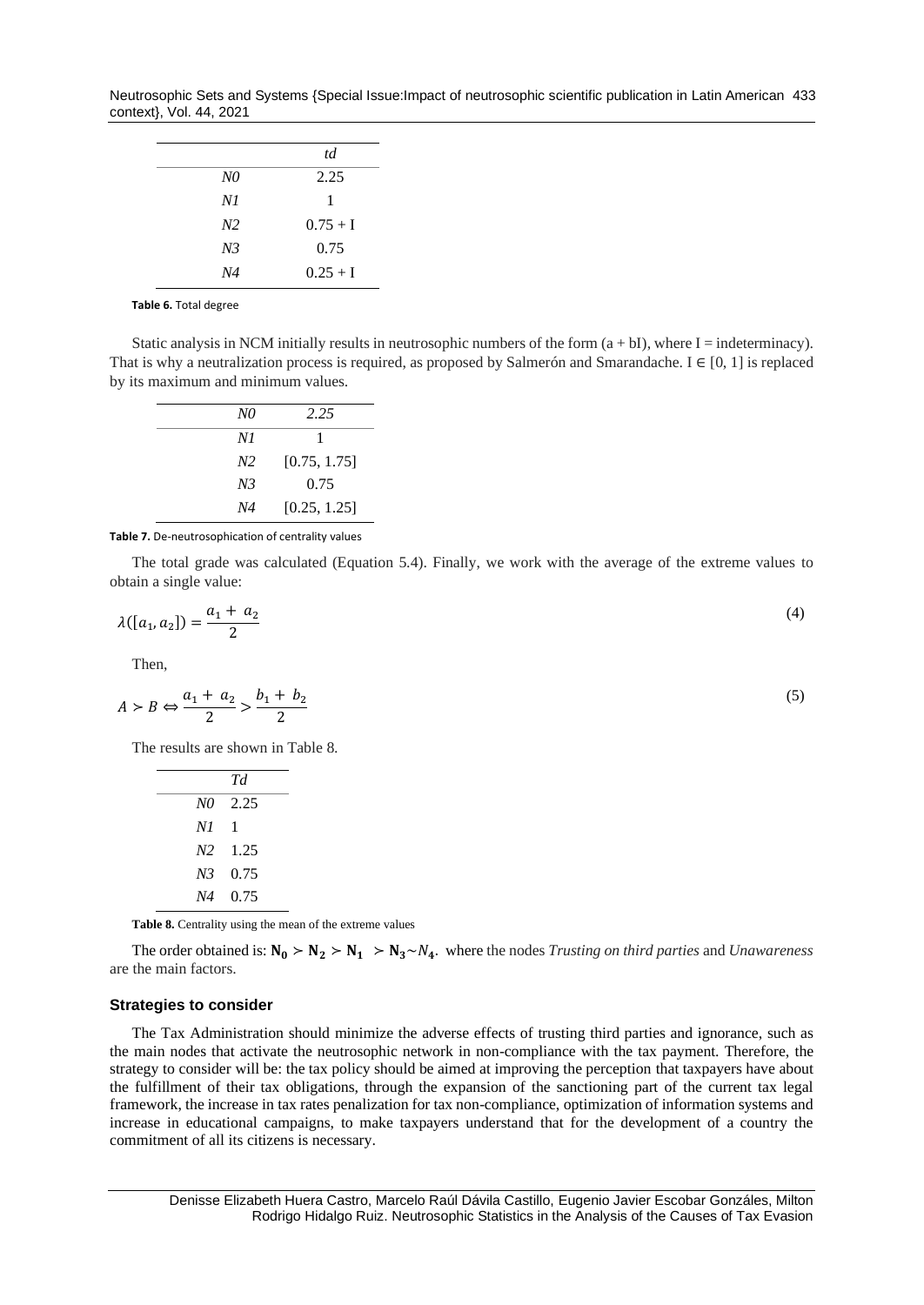# **Conclusions**

- The government and SRI should focus on improving the efficiency of the collection to eliminate the public deficit, implementing mechanisms from constant educational training, and implementing applications and web pages.
- The neutrosophic statistical analysis and the neutrosophic statistics can determine the possible causes and noncompliance with tax obligations. Currently, the breach of formal duties continues to be part of the usual procedure of taxpayers, which is why it is necessary to analyze using a tool that includes indeterminacy.
- After application in this case study, the model is found to be practical to use. The NCM provides great flexibility and considers the interdependencies of the analysis of the causes of tax evasion.

## **References**

- <span id="page-7-0"></span>[1] N. Ajila, "La defraudación fiscal en el ecuador: análisis de la elusión y evasión del impuesto a la renta por parte de las empresa comerciales en los últimos 3 años. Quito - Ecuador: trabajo de grado ", Universidad Politécnica Salesiana, 2011.
- <span id="page-7-1"></span>[2] M. Avilés. (2011). *Índice de evasión de impuestos aún es elevado en Ecuador, pese a nuevas políticas del Servicio de Rentas Internas*. Available: [http://ecuadorinmediato.com/index.php?module=Noticias&func=news\\_user\\_view&id=177269&umt=indice\\_evas](http://ecuadorinmediato.com/index.php?module=Noticias&func=news_user_view&id=177269&umt=indice_evasion_impuestos_aun_es_elevado_en_ecuador_pese_a_nuevas_politicas_del_sri) [ion\\_impuestos\\_aun\\_es\\_elevado\\_en\\_ecuador\\_pese\\_a\\_nuevas\\_politicas\\_del\\_sri](http://ecuadorinmediato.com/index.php?module=Noticias&func=news_user_view&id=177269&umt=indice_evasion_impuestos_aun_es_elevado_en_ecuador_pese_a_nuevas_politicas_del_sri)
- <span id="page-7-2"></span>[3] M. ANDINO. (2012). *Instrumentos y técnicas para medir la evasión*. Available: https:[//www.taxcompact.net/documents/seminar-montevideo2/2012-11-22\\_itc\\_Andino\\_SRI.pdf](http://www.taxcompact.net/documents/seminar-montevideo2/2012-11-22_itc_Andino_SRI.pdf)
- <span id="page-7-3"></span>[4] J. Quintero, "Los tributos vinculados. Impuestos, tasas y contribuciones especiales en Ecuador. Loja - Ecuador: trabajo de grado ", Universidad Nacional de Loja, 2015.
- <span id="page-7-4"></span>[5] J. JIMÉNEZ, J. SABAÍNI, and PODESTÁ. (2010). *Evasión y equidad en América Latina*. Available: [http://www.cepal.org/ilpes/noticias/paginas/5/38375/Evasi%C3%B3n\\_y\\_equidad\\_final\\_02-02-2010.pdf](http://www.cepal.org/ilpes/noticias/paginas/5/38375/Evasi%C3%B3n_y_equidad_final_02-02-2010.pdf)
- <span id="page-7-5"></span>[6] A. Mendoza, "Análisis comparativo entre la recaudación del impuesto a la salida de Divisas (Isd) y la del impuesto a los Consumos Especiales (Ice) En Su Contribución Al Gasto Público, Durante El Periodo 2008 – 2014," Universidad de Guayaquil, Guayaquil, 2016.
- <span id="page-7-6"></span>[7] Asamblea.Nacional.Constituyente, "Ley Orgánica para Prevenir y Erradicar la Violencia Contra las Mujeres," ed. Quito: Corporación de Estudios y Publicaciones, 2018.
- <span id="page-7-7"></span>[8] J. Gamboa, J. Hurtado, and A. Ortiz. (2017) Gestión de la política fiscal para fortalecer la cultura tributaria en Ecuador. *Revista publicando, 4 no 10. (2)*. 448-461.
- <span id="page-7-8"></span>[9] M. Giler and M. Guaygua, "Desconocimiento de los impuestos y su incidencia en la cultura tributaria en el Ecuador. Milagro - Ecuador: trabajo de grado ", Universidad Estatal de Milagro., 2018.
- [10] C. Fernández and M. Remache, *Evasión en los Impuestos a la Plusvalía y Alcabalas para la Ciudad de Cuenca: análisis a partir de Teoría de Juegos. Cuenca*, 2015.
- [11] INEC, "Instituto Nacional de Estadísticas y Censos. Revista de Análisis Estadístico", ed, 2015.
- <span id="page-7-9"></span>[12] *Código Orgánico Integral Penal. Quito- Ecuador: Subsecretaría de Desarrollo Normativo.*, 2014.
- <span id="page-7-10"></span>[13] J. RAMÍREZ, *Modelo de Equilibrio General Aplicado Tributario MEGAT. Servicio de Rentas Internas.* Quito, Ecuador, 2007.
- <span id="page-7-11"></span>[14] P. R. Paredes. Available[: http://dx.doi.org/10.17163/ret.n12.201](http://dx.doi.org/10.17163/ret.n12.201)
- <span id="page-7-12"></span>[15] *Panorama Fiscal de América Latina y el Caribe 2016,* CEPAL, 2016.
- <span id="page-7-13"></span>[16] F. Smarandache, *An introduction to the Neutrosophic probability applied in quantum physics: Infinite Study*, 2000.
- [17] A. D. M. Manzano, J. Y. V. Villegas, L. M. O. Escobar, and L. T. Jiménez, "Neutrosophic Analysis of the Facultative Vote in the Electoral Process of Ecuador," *Neutrosophic Sets and Systems,* vol. 37, pp. 355-360, 2020.
- [18] C. R. Martínez, G. A. Hidalgo, M. A. Matos, and F. Smarandache, "Neutrosophy for Survey Analysis in Social Sciences," *Neutrosophic Sets and Systems,* vol. 37, pp. 409-416, 2020.
- [19] P. A. Mena Silva, A. Romero Fernández, and L. A. Granda Macías, "Neutrosophic Statistics to Analyze Prevalence of Dental Fluorosis," *Neutrosophic Sets and Systems,* vol. 37, pp. 160-168, 2020.
- [20] P. A. M. Silva, A. R. Fernández, and L. A. G. Macías, "Neutrosophic Statistics to Analyze Prevalence of Dental Fluorosis," *Neutrosophic Sets and Systems,* vol. 37, pp. 160-168, 2020.
- [21] J. L. R. Villafuerte, L. D. T. Torres, and L. T. Jimenez, "Neutrosophic Hypothesis to validate a modification for Article 630 of the Integral Organic Criminal Code of Ecuador," *Neutrosophic Sets and Systems,* vol. 37, pp. 260- 266, 2020.
- [22] S. A. R. Portilla, V. H. L. Salcedo, and R. M. C. Gilberto, "Neutrosophic Estimation to validate a Legal Argument about the Use of Congruous Alimony as a Family Burden on Child Support Determination Trials," *Neutrosophic Sets and Systems,* vol. 37, pp. 323-328, 2020.

Denisse Elizabeth Huera Castro, Marcelo Raúl Dávila Castillo, Eugenio Javier Escobar Gonzáles, Milton Rodrigo Hidalgo Ruiz. Neutrosophic Statistics in the Analysis of the Causes of Tax Evasion